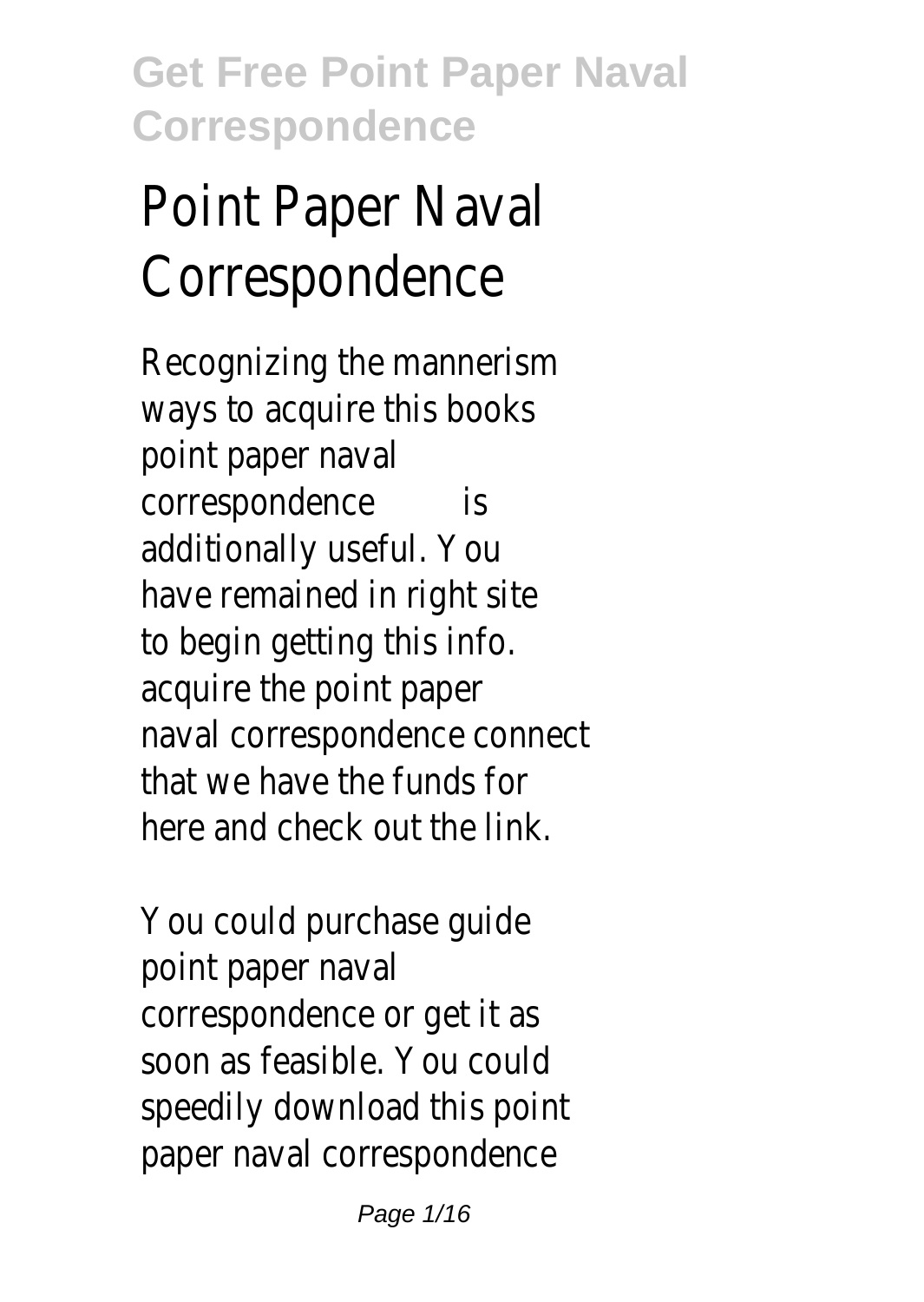after getting deal. So, when you require the books swiftly, you can straight acquire it. It's suitably completely simple and for that reason fats, isn't it? You have to favor to in this spread

The site itself is available in English, German, French, Italian, and Portuguese, and the catalog includes books in all languages. There's a heavy bias towards Englishlanguage works and translations, but the same is true of all the ebook download sites we've looked at here.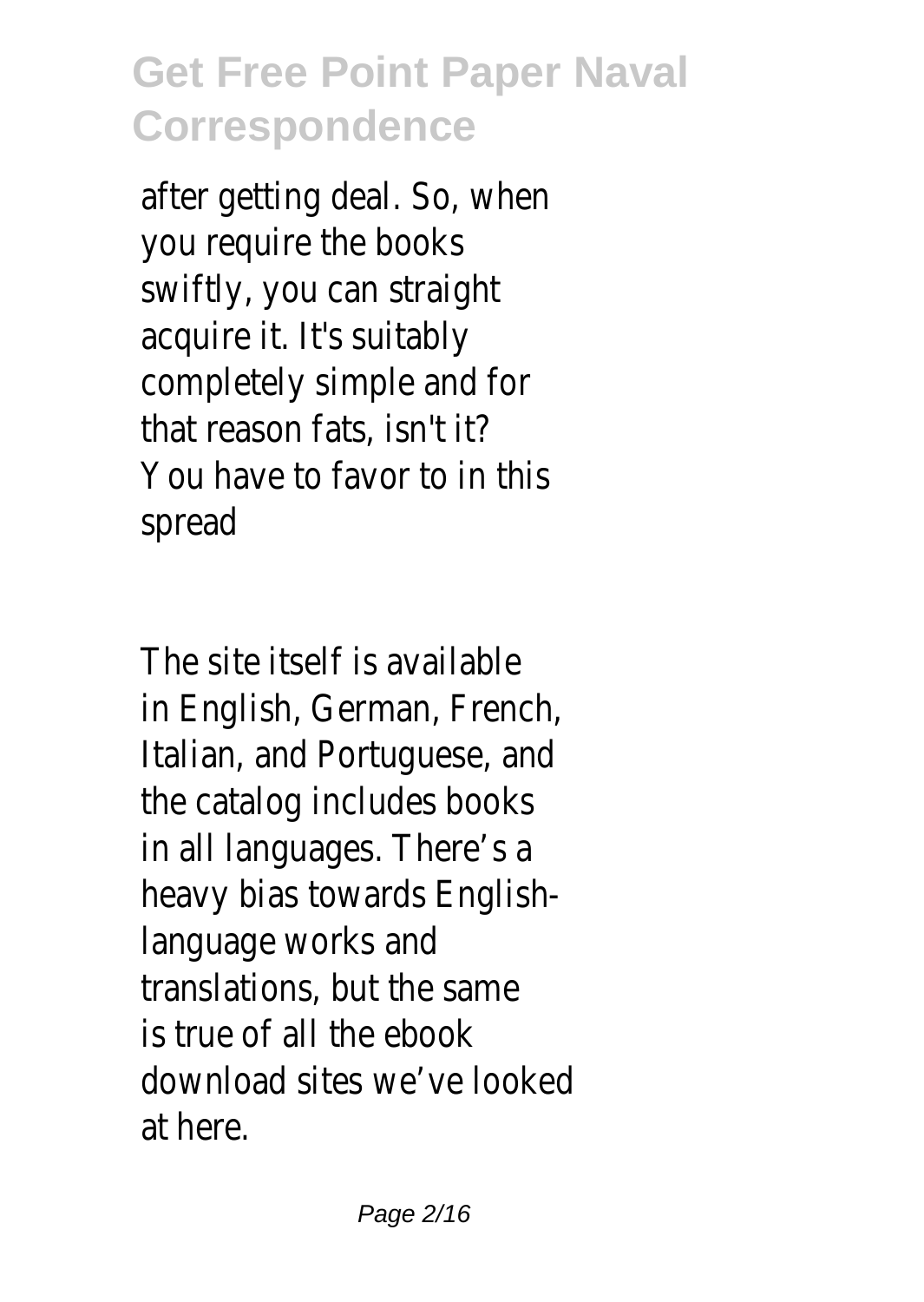Correspondence Management Division Talking Papers Senior and master chiefs are often called upon to speak publicly or to prepare a talking paper for someone who will speak at an informal event. Rather than speaking on an issue from memory or "off the cuff," a talking paper should be used to keep your speech organized and to the point. The talking paper serves as a memory tickler or quick reference outline.

Elegant Letter - Headquarters Marine Corps on the sixth line of the paper and will be the same Page 3/16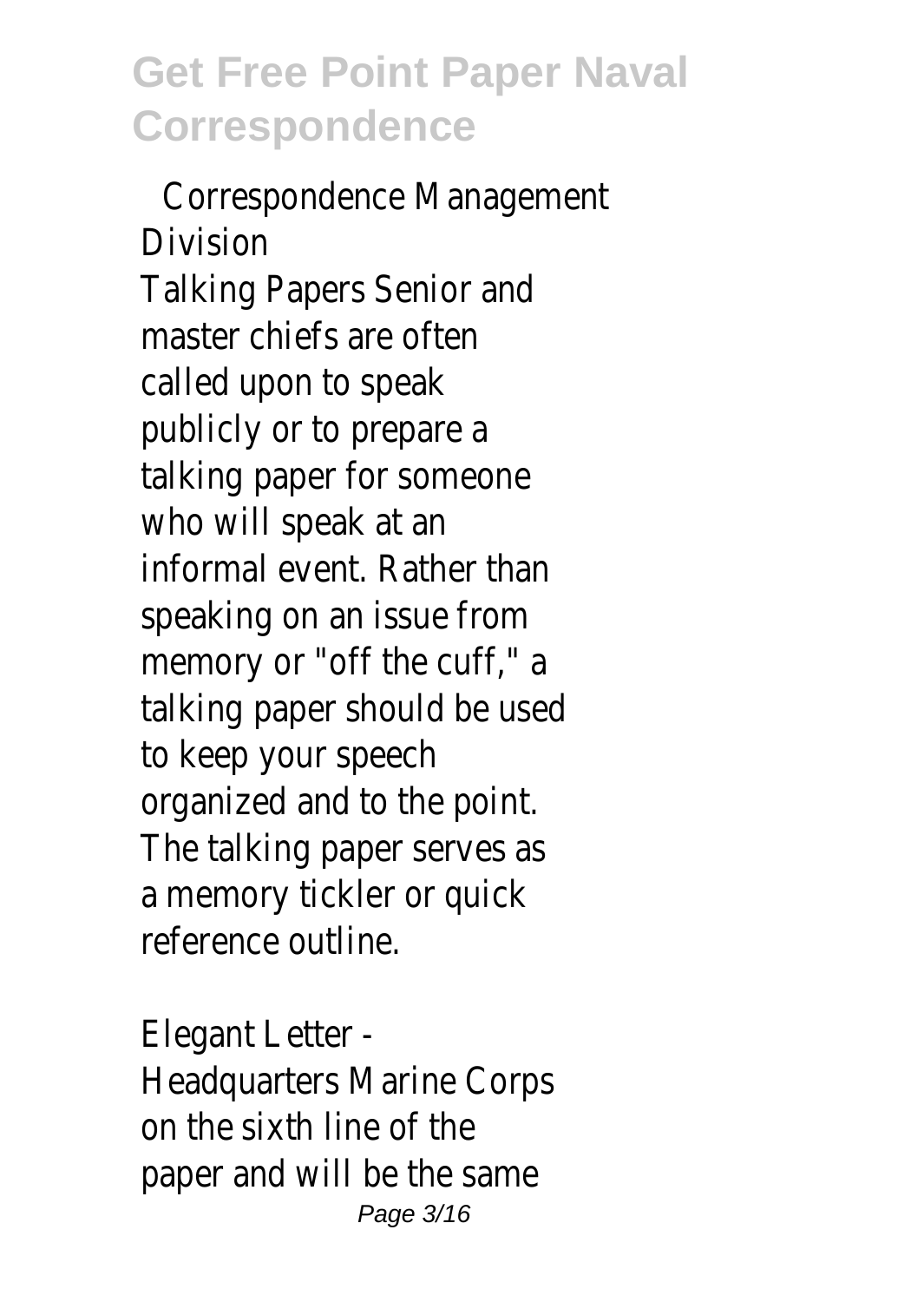as the subject line on the first page. Left and right margins are set at one inch with  $a$  5 inch bottom margin. Second and subsequent pages will be numbered, with the number centered on the page .5 inches from the bottom without punctuation. See SECNAV M-5216.5 (Naval Correspondence Manual)

Point Paper Naval Correspondence agnoleggio.it DEPARTMENT OF THE NAVY HEADQUARTERS UNITED STATES MARINE CORPS. 3000 MARINE CORPS PENTAGON. WASHINGTON, DC 20350-3000. 6 May 13. POINT PAPER. Subj: POINT Page 4/16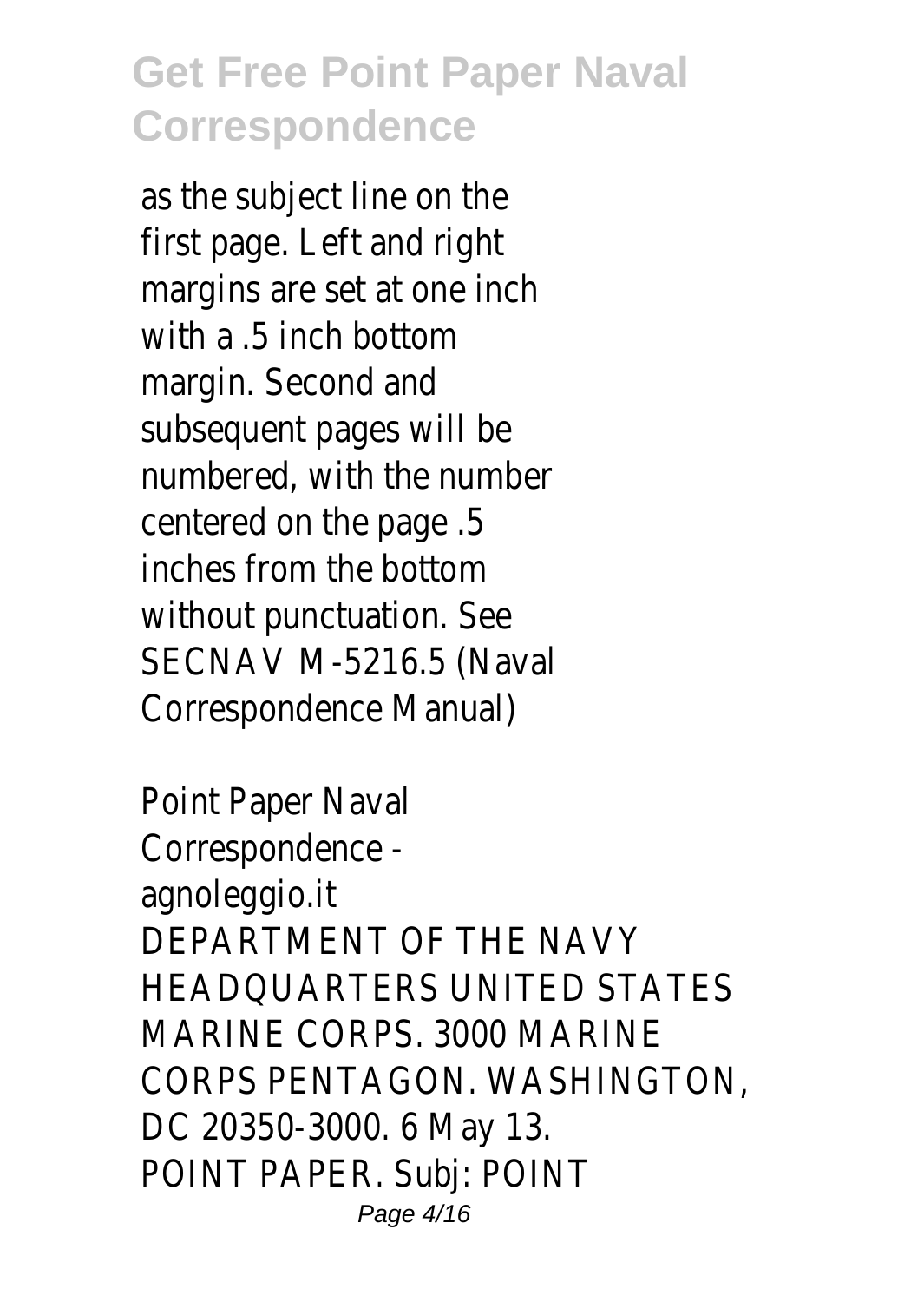PAPER FORMAT. BACKGROUND: Why you are writing, sets context for discussion introduction of points, history of subject matter.

Talking Papers - Navy Advancement Training Manuals sixth line of the paper and will be the same as the subject line on the first page. Left and right margins are set at one inch with a .5 inch bottom margin. Second and subsequent pages will be numbered, with the number centered on the page .5 inches from the bottom without punctuation. See SECNAV M-5216.5 (Naval Correspondence Manual) Chapters ...

Page 5/16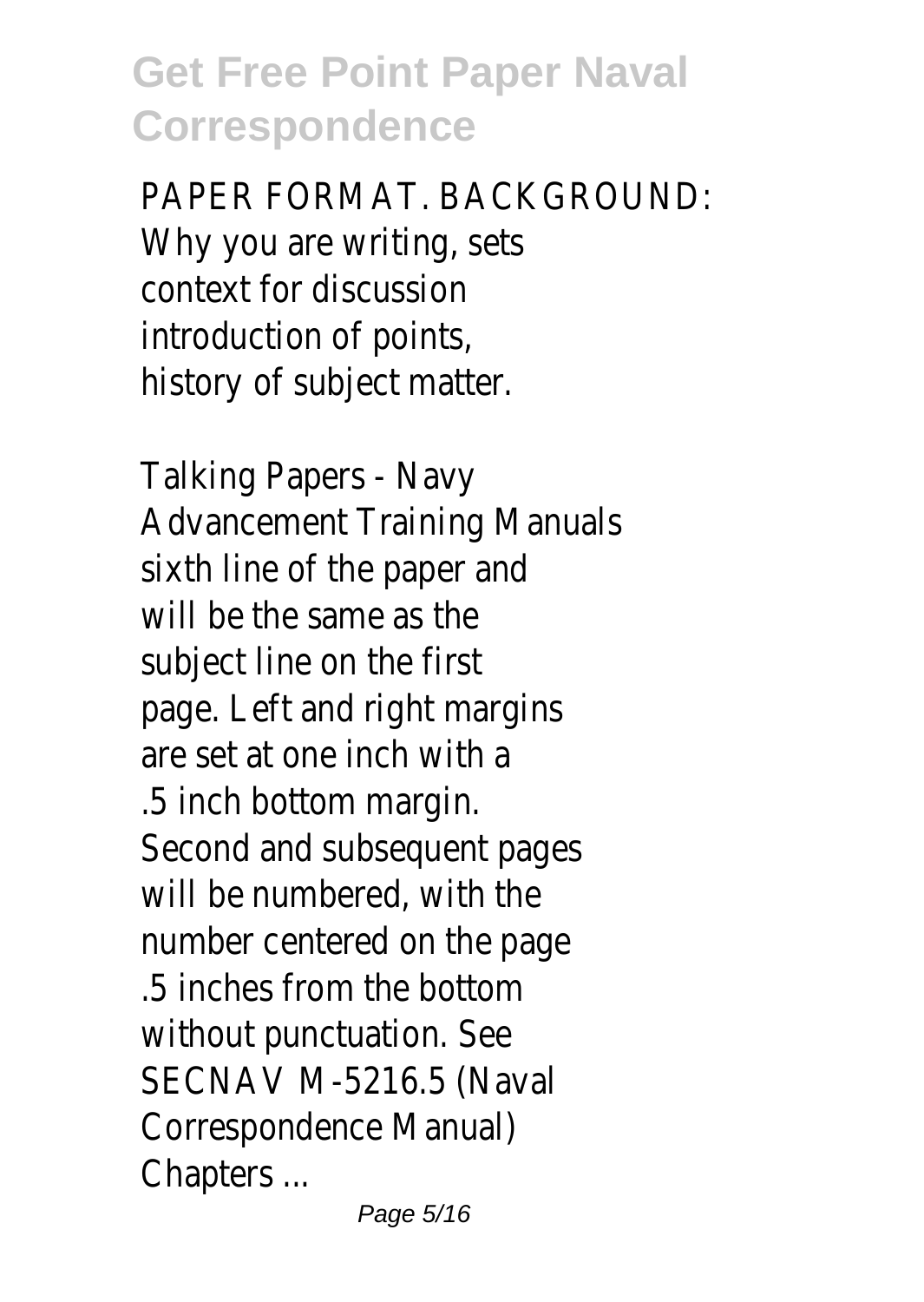Point Paper Naval Correspondence correspondence will be standardized to the maximum extent possible. Staff officers are responsible for completing staff papers and other written correspondence on time, on target, and in the required format. DOCUMENT ASSEMBLY. Staff officers will prepare all correspondence, including naval messages forwarded to the CG, DCG, or COS as follows: 1.

Point Paper Naval Correspondence Point Paper Naval Page 6/16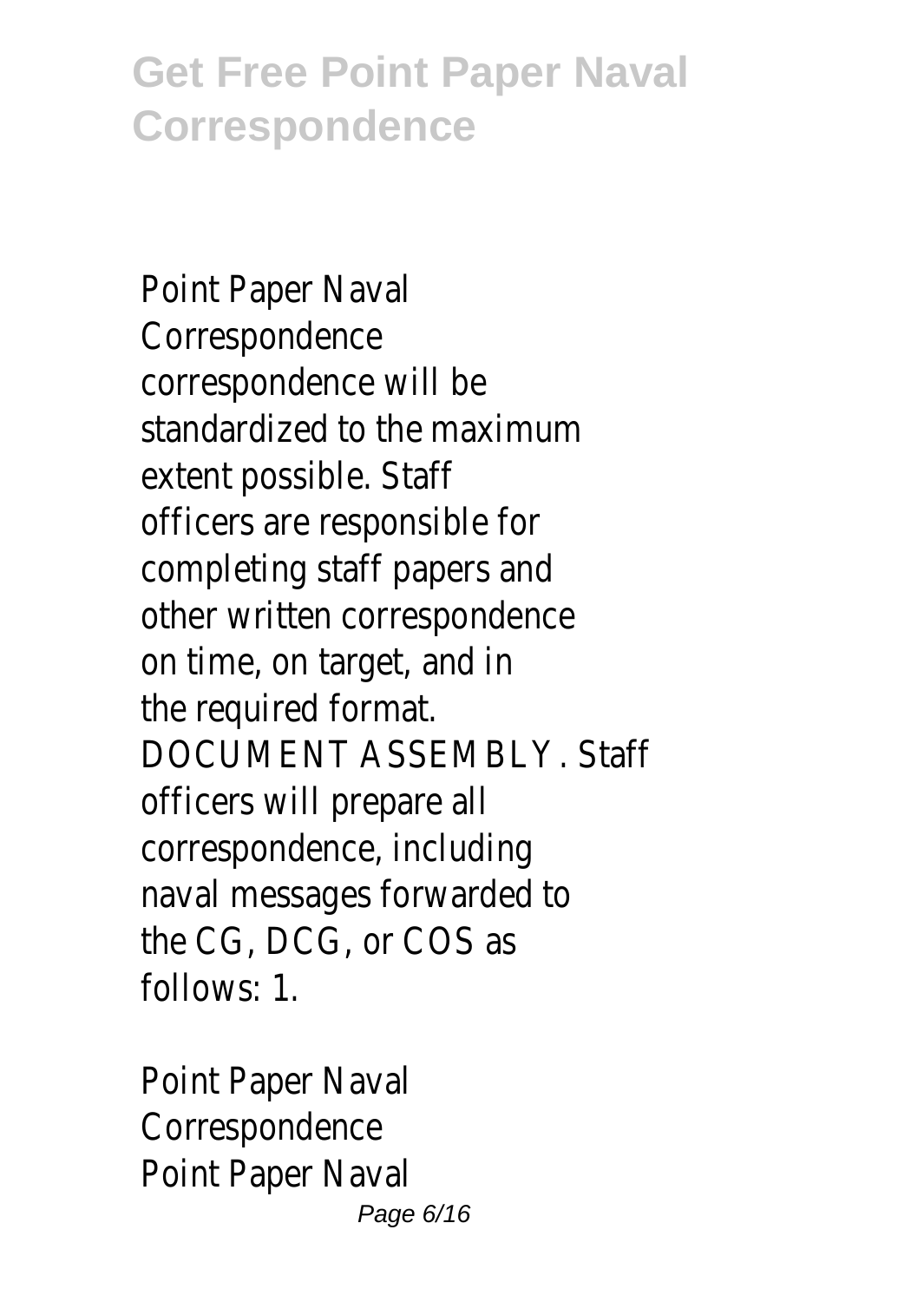Correspondence Point paper format navy point paper format navy with navy point paper sample home designing. Staff officers will prepare staff papers and other correspondence in standard format and courier new font 10 or 12 point type as specified below.

OFFICE OF THE SECRETARY o@ Executive Services Directorate. 1155 Defense Pentagon Room 3C842 Washington, D.C. 20301-1155 Phone: (703)692-5473

BLANK PAGE Manage the Navy's Correspondence Program and coordinate proposed changes Page 7/16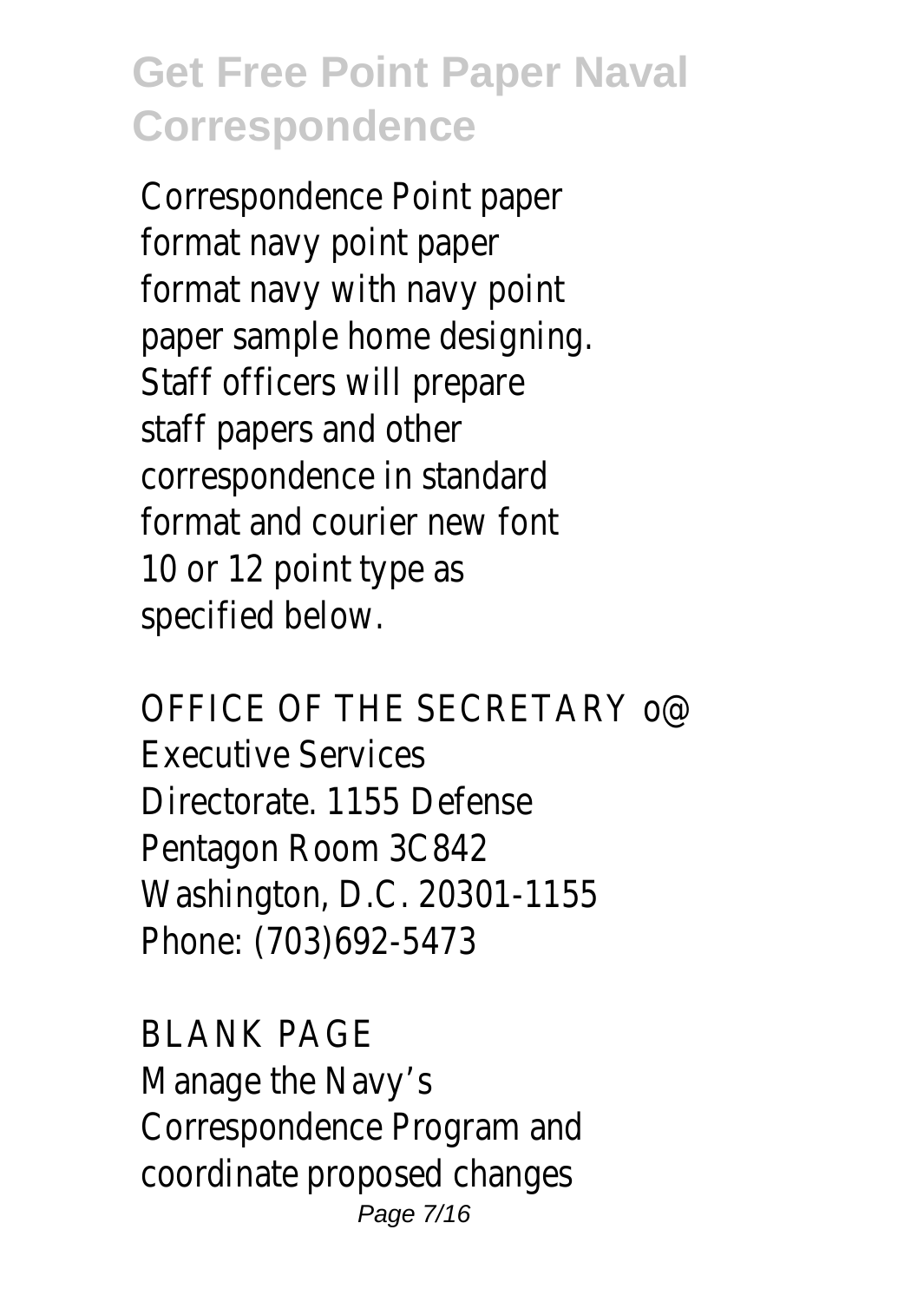to this manual. c. commanding Officers and Heads of Activities. Establish a correspondence management program and ensure: improve (1) Correspondence is screened, controlled, and reviewed. (2) Correspondence practices are reviewad periodically to products and procedures.

STANDARDIZATION OF DOCUMENT FORMATS - United States Marine

Point paper format navy point paper format navy with navy point paper sample home designing. Staff officers will prepare staff papers and other correspondence in standard format and courier Page 8/16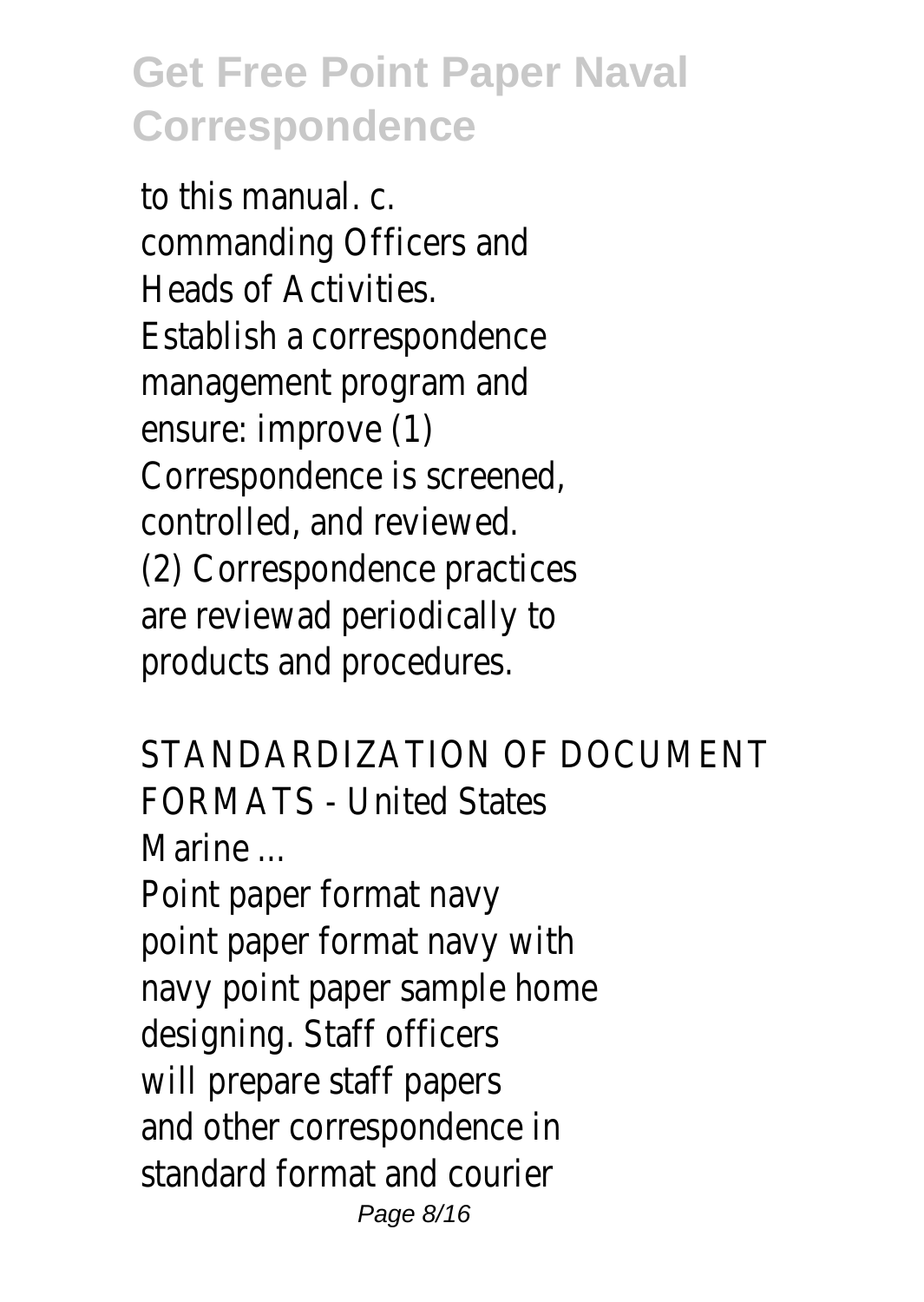new font 10 or 12 point type as specified below.

DEPARTMENT OF THE NAVY OFFICE OF THE SECRETARY POINT PAPER CECOS Code 41/(805) 982-2877 . 11 January, 2001 . SUBJECT . TRAINING NEED FOR REMEDIATION AT UXO/OE-CONTAMINATED SITES . BACKGROUND To inform the Ashore Working Group of training need in the subject of remediation at

point paper - Naval Facilities Engineering Command POINT PAPER A concise document designed to present key points, facts, Page 9/16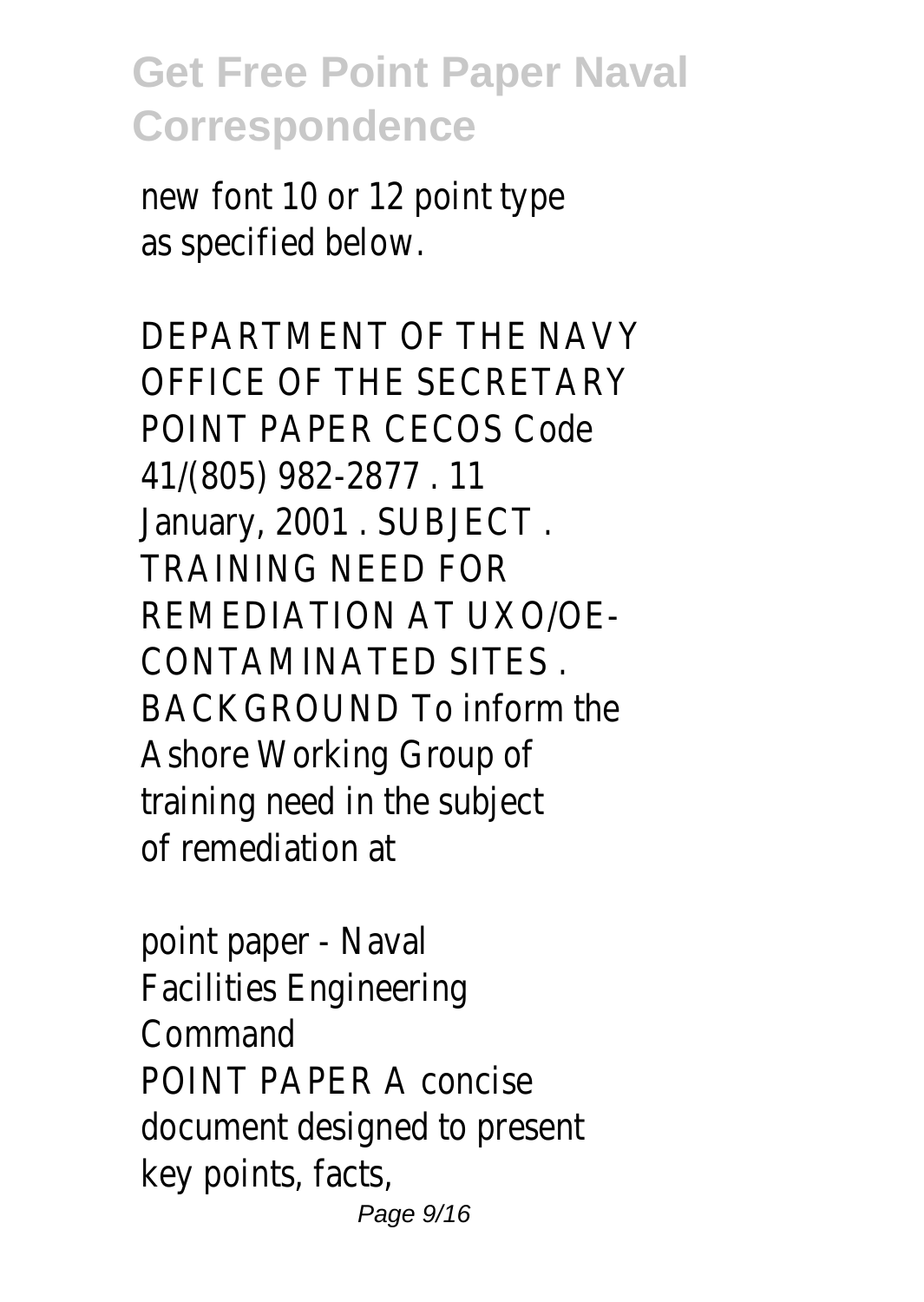positions, or questions in a brief and orderly fashion. ... Capitalize the words "Marine" and "Sailor" when referring to members of the U.S. Marine Corps or U.S. Navy. Numbers in Correspondence: The following is a partial list of general rules for the use of numbers in naval ...

Point Paper Naval Correspondence - 1x1px.me Read Online Point Paper Naval Correspondence Point Paper Naval Correspondence Yeah, reviewing a book point paper naval correspondence could grow your near links listings. This is just one of the solutions for you to Page 10/16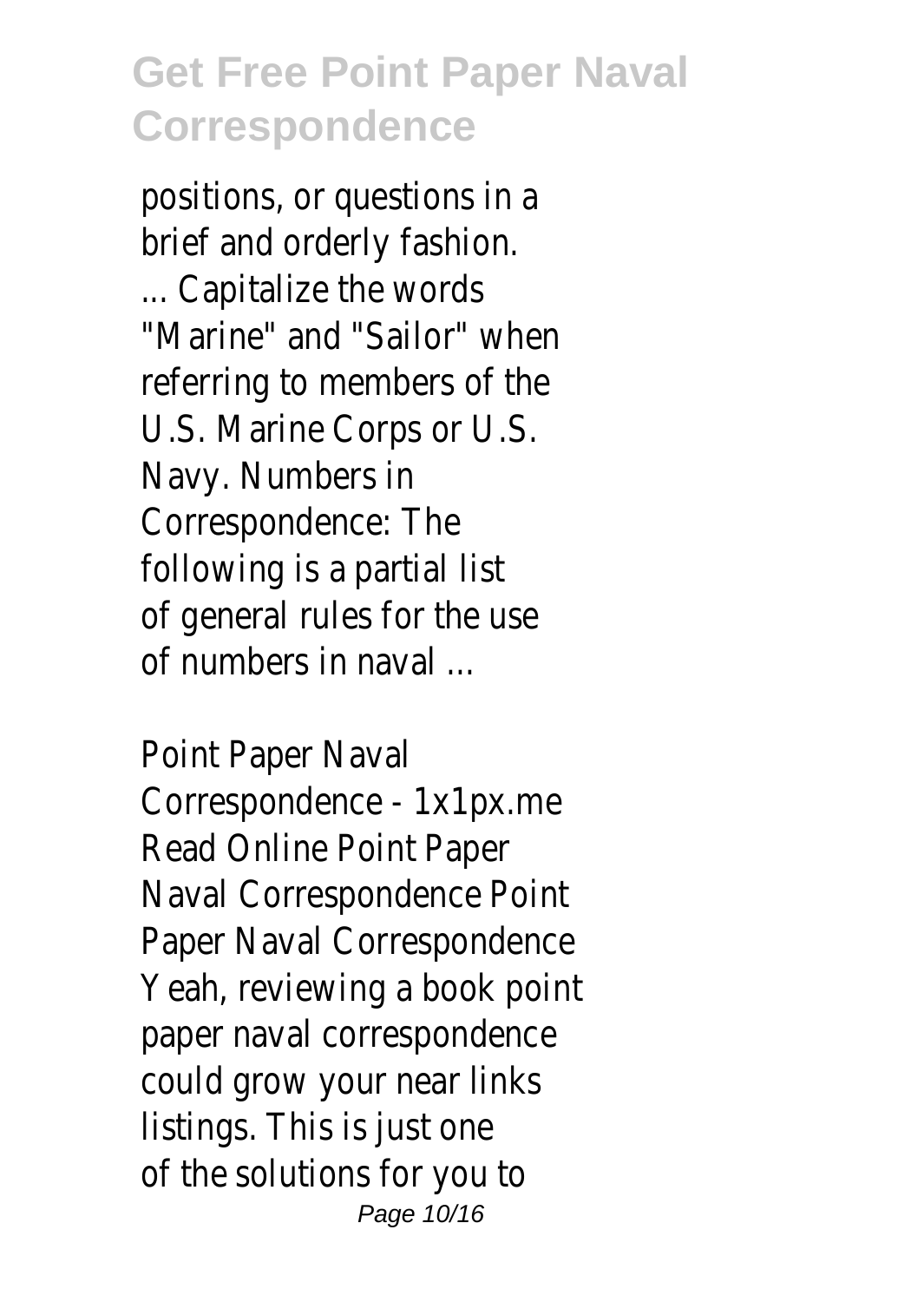be successful. As understood, talent does not recommend that you have astounding points.

Navy Point Paper Format Sample - Floss Papers Bookmark File PDF Point Paper Naval Correspondence 1880 introduced the fore and aft twin 12 inch main gun arrangement in barbettes. Point Paper Format Navy Example - Floss Papers on the sixth line of the paper and will be the same as the subject Page 3/10.

PROCESS ADMINISTRATIVE CORRESPONDENCE Flashcards | Quizlet

1. There are formal and Page 11/16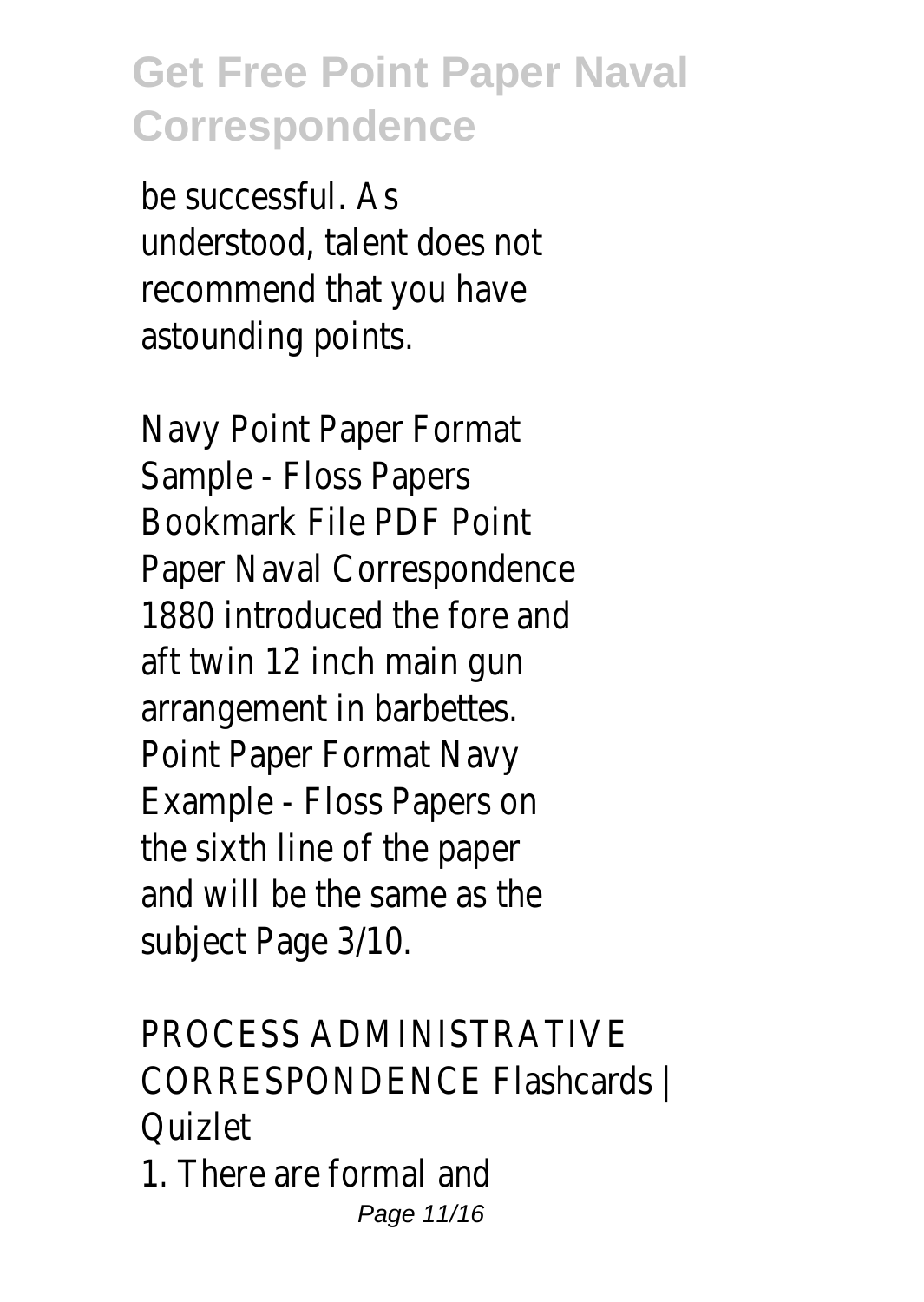informal point papers. Formats are not universal, but this is a sample of a formal point paper used by some major commands. 2. Prepare on 8- x 10 1/2-inch plain bond paper. 3. Center the subject or title in underscored capital letters approximately 1 inch from the top of page. 4.

HEADQUARTERS UNITED STATES MARINE CORPS 3000 MARINE CORPS ... Which of the below is not true concerning a naval letter? 1. Window envelopes are encouraged for unclassified correspondence 2. Members last name should be capitalized in the body Page 12/16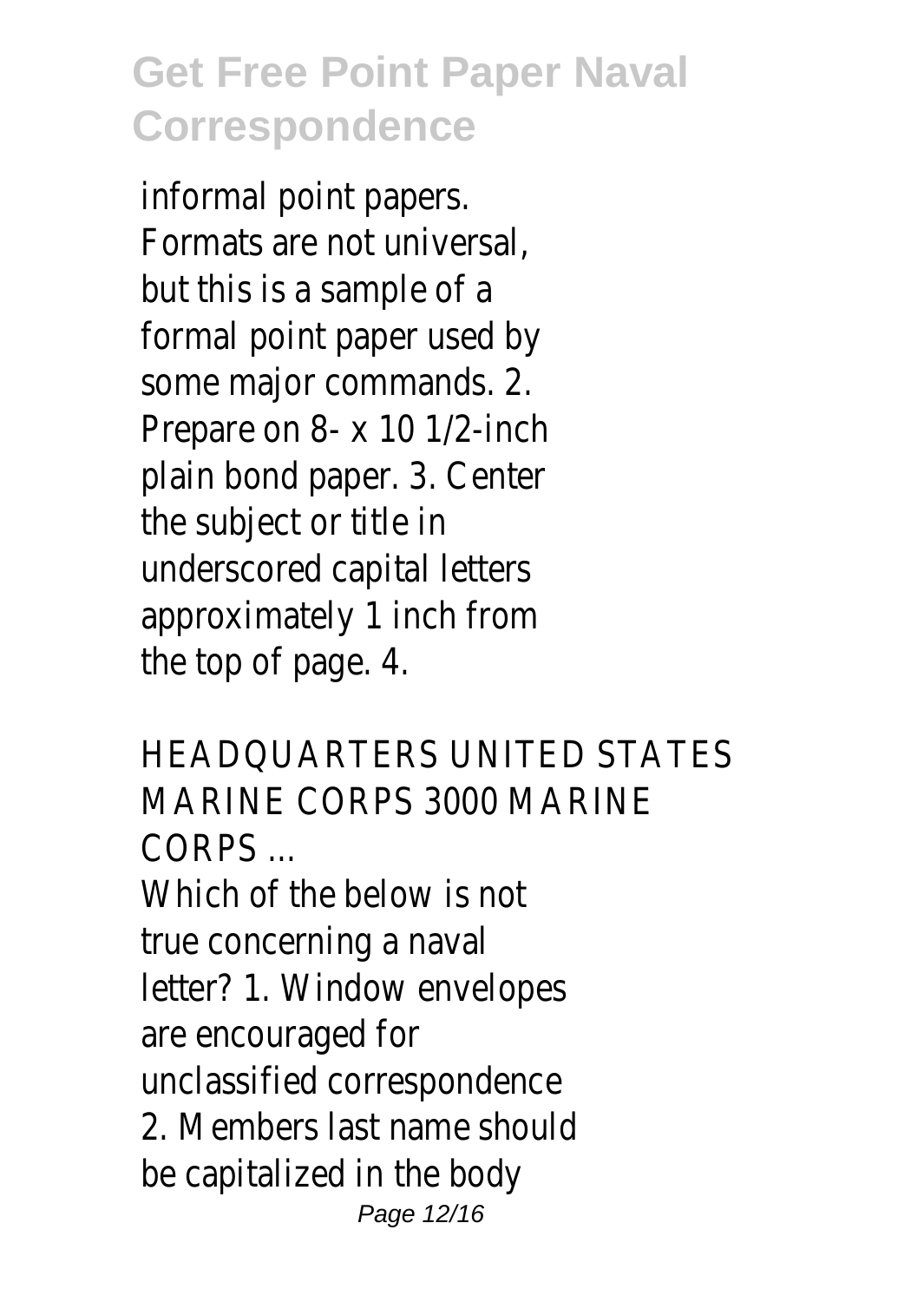of the letter if the name appears as part of the subject 3. The signature page of a naval letter must have a minimum of four (4) lines of text 4.

MILITARY CORRESPONDENCE B020069XQ STUDENT HANDOUT department of the navy headquarters united states marine corps 3000 marine corps pentagon washington, dc 20350-3000 marine corps order 5216.20a

Figure 1-13.-Formal point paper format. in a combination of standard Naval writing and technical writing. Therefore, this guide is designed to help Page 13/16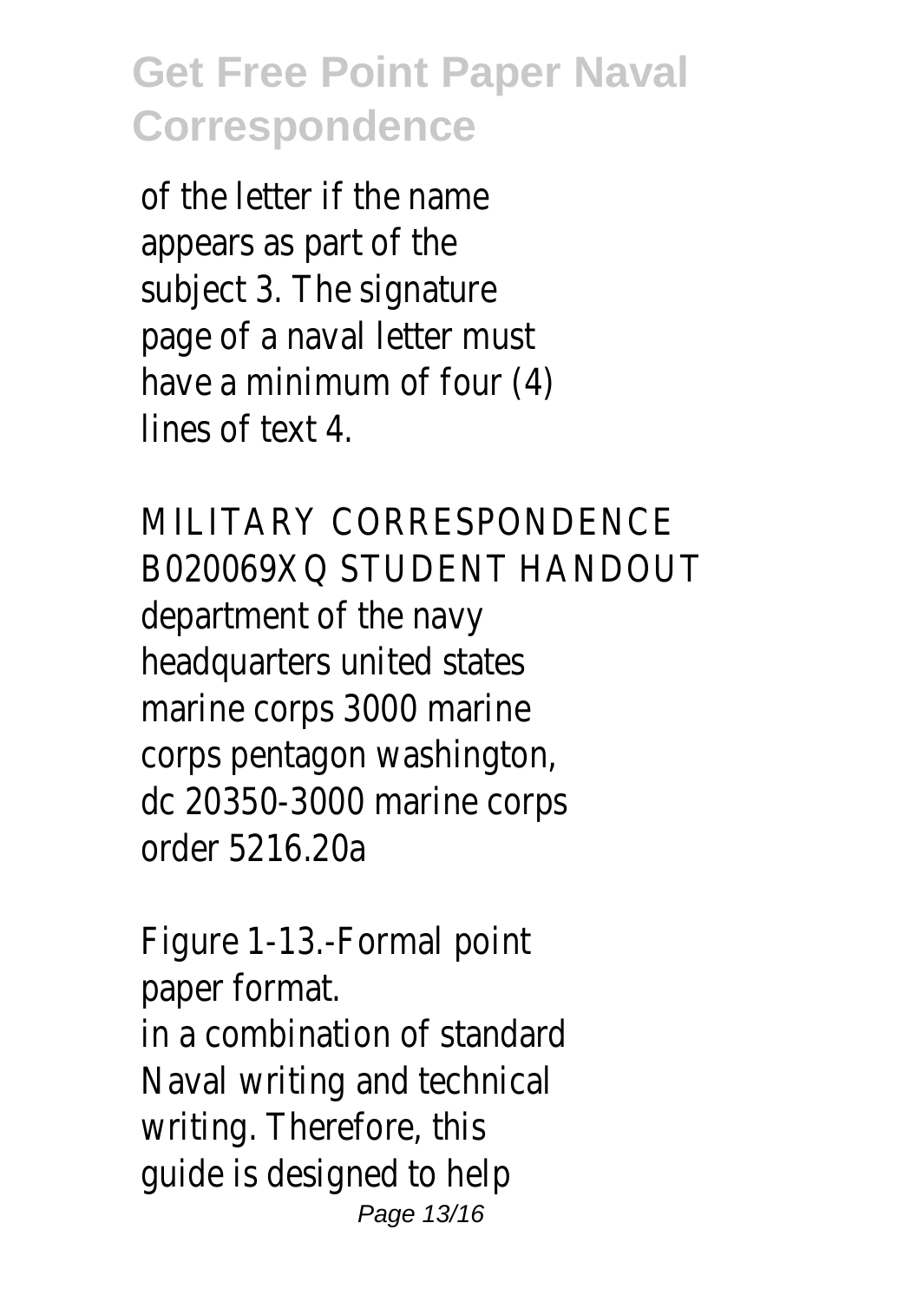you produce concisely written technical products. The source references we use are: • SECNAVINST 5216.5D, Department of the Navy Correspondence Manual • SECNAVINST 5510.36, Department of the Navy (DON) Information Security Program

CORRESPONDENCE Flashcards | Quizlet 8. This information is taken from the Naval Correspondence Manual, reference (a). It should be available along with this Memorandum, or you can find it online. 9. If Microsoft Word or other word processing application attempts to automatically Page 14/16